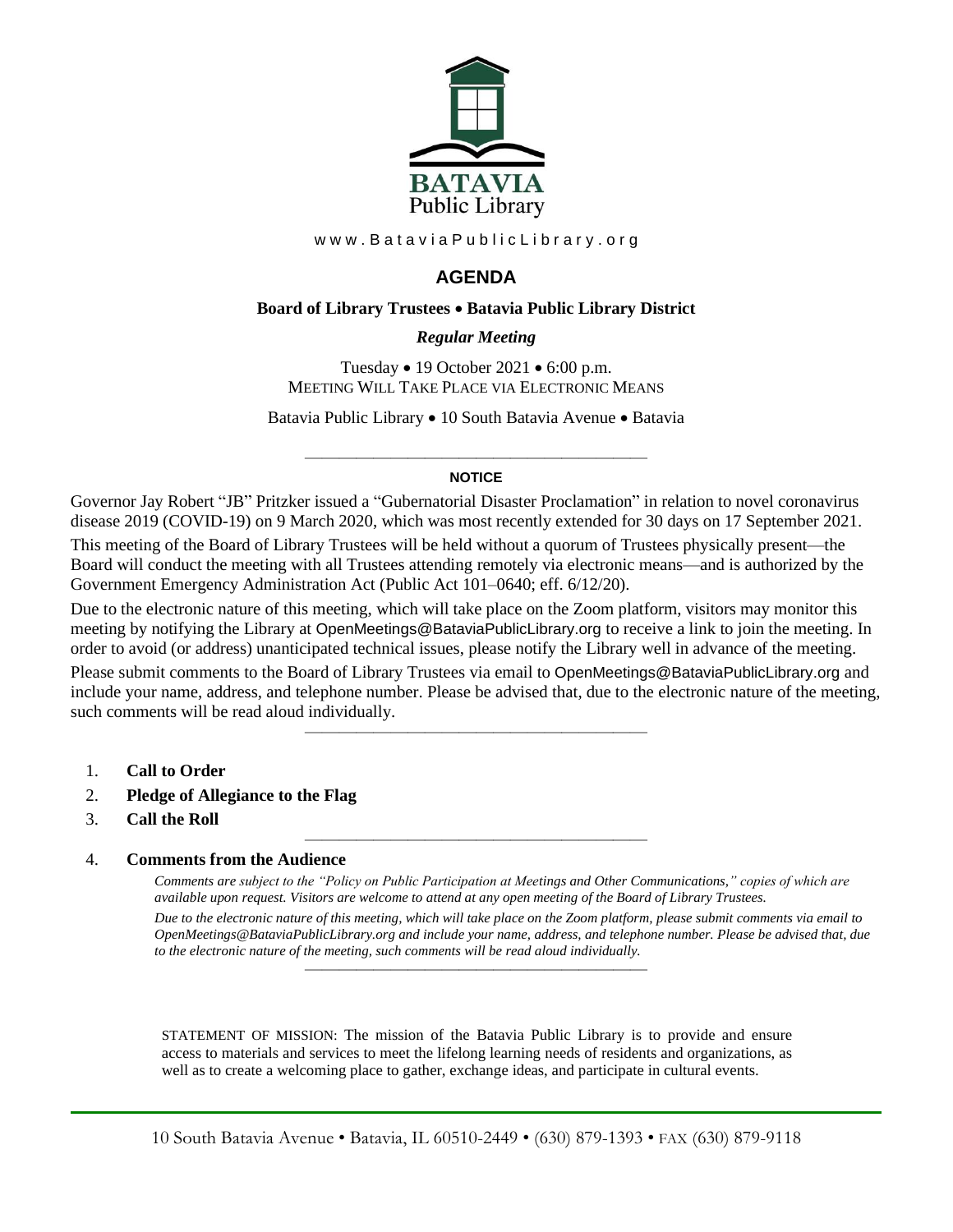### 5. **Approve the Consent Agenda** (ACTION ITEM) {ROLL CALL VOTE}

*Any Board member may request removal of item(s) to the regular agenda for further discussion, or the addition of item(s) from the regular agenda to the consent agenda.*

#### a. **Minutes**

- (1) Closed Session, Tuesday, 15 June 2021
- (2) Regular Meeting, Tuesday, 17 August 2021
- (3) Regular Meeting, Tuesday, 21 September 2021

## b. **Expenditures**

- (1) Expenditures ("Cash Disbursement Detail Report"): September 2021
- c. **Other Action Items**
	- (1) An Ordinance Levying an Additional Tax of 0.02% for Buildings and Equipment for Library Purposes, and Maintenance, Repairs, and Alterations of Library Buildings and Equipment in the Batavia Public Library District, in the Counties of Kane and DuPage, Illinois, for the Fiscal Year 2021–2022 (ORDINANCE 2021–007) (Standing Committee on Finance / Committee of the Whole)
	- (2) A Resolution Determining the Amounts of Money Estimated to Be Necessary to Be Raised by the Tax Levy (RESOLUTION 2021–010) (Standing Committee on Finance / Committee of the Whole) "The Truth in Taxation Act" [35 Illinois Compiled Statutes 200 / 18–55 et seq.], requires the Library District to determine the amount of money estimated to be necessary to be raised by the tax levy for each year ("levy") upon the taxable property in the Library District, not less than twenty (20) days prior to the adoption of the levy.
	- (3) A Resolution Adopting a "Policy on 3D Printing" (RESOLUTION 2021–011) (Standing Committee on Policy / Committee of the Whole)
	- (4) Insurance Policies (Business Package, Automobile, Commercial Liability Umbrella, Workers Compensation) (Standing Committee on Finance)
	- (5) Snow-Removal Services (Kozak Custom Landscapes Inc.) (Standing Committee on Facilities / Committee of the Whole)

————————————————————

6. **Approve the Agenda** {ROLL CALL VOTE}

#### 7. **Financial Reports**

- a. **Financial Reports:** September 2021
	- 2021–2022 Working Budget
	- 2021–2022 Cash & Investments
- b. **Annual Financial Report for the Year Ended 30 June 2021 (Independent Auditor's Report and Financial Statements),** presented by Jamie L. Wilkey, partner, Lauterbach & Amen LLP
- 8. **Architectural Services** (Sheehan Nagle Hartray Architects Ltd.) (Standing Committee on Facilities) (ACTION ITEM) {ROLL CALL VOTE}
- 9. **President's Report**
- 10. **Good News / Comments from the Board**
- 11. **Correspondence and Communications**
- 12. **Director's and Librarians' Reports:** September 2021
- 13. **Future Agenda Items** (REPORT)
- 14. *Next Meetings or Events*
	- *a. 155th Anniversary of Library Service in Batavia (October 1866–2021), October 2021*
	- *b. TeenTober (formerly Teen Read Week™ in October and Teen Tech Week in March), October 2021 launched in 2019 to celebrate teens and teen services in libraries*